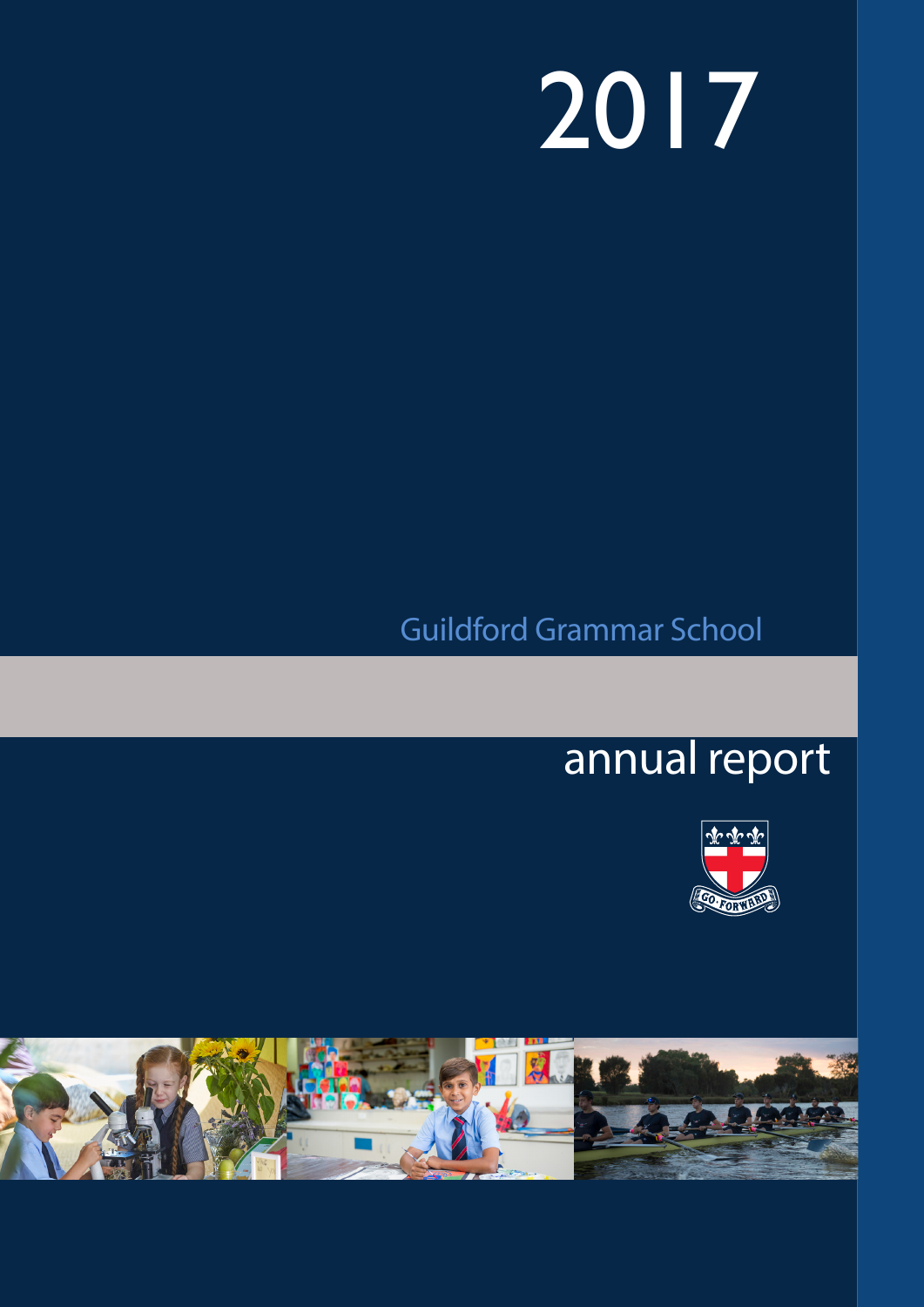

Guildford Grammar School is a prestigious Anglican School established in 1896. The School is magnificently situated on almost 100 hectares along the banks of the Swan River, and houses one of the most beautiful and historical chapels in WA; the Chapel of St Mary and St George. The School has a longstanding reputation for providing a broad-based education for young people and is known for its high academic standards, sporting and cultural opportunities and traditional values. Guildford Grammar School will commence the transition to a fully co-educational school from 2018. At the end of 2017 the school had K-6 (415 students) and boys' only from Years 7-12 ( 676 students). There are boarding facilities for 148 boys from Years 7-12.

Guildford Grammar School is leading the way in 21st Century education, through the introduction of its unique Catalyst curriculum, developed especially for students in Years 7-9. Catalyst allows students to participate in a three-year program of electives and projects designed to build on skills that will enable them to contribute to our changing world. Numeracy and literacy are the foundations of the Catalyst BIG skills, with a strong focus on critical thinking, problem solving, teamwork, collaboration and research; skills all highly sought after by 21st Century employers. An innovative new teaching facility has been built to accommodate the flexible learning style of the program.

We offer a wide range of sporting and co-curricular programs, competing in the PSA sporting competition in Rugby, Soccer, Hockey, Cricket, Swimming, Water Polo, Tennis, Volleyball, Cross Country and Rowing. Co-curricular programs include Music, Drama, Chess, Debating, Cadets, Philosothon, Tournament of Minds, Human Powered Vehicle Challenge, Public Speaking, World Scholar's Cup, DaVinci Decathalon, OptiMinds and Golf. Throughout the year, students have opportunities to participate in a number of local expeditions and international study tours. Recently groups travelled on a history tour to France and a tour to Canberra.

Guildford Grammar School has an open enrolment policy. There is a strong and effective pastoral care structure, through a house system, year group mentors, peer support leaders and the School's Chaplains. The School has a wonderful sense of community with many opportunities for our students, families and staff to participate in the broader life of the School.

Our collaborative team of expert staff are well supported with opportunities for professional development and they actively engage in the continual improvement of our School. We are all dedicated to achieve the School Purpose to inspire students to achieve personal excellence and to be outstanding citizens who work to create a just, loving and peaceful society.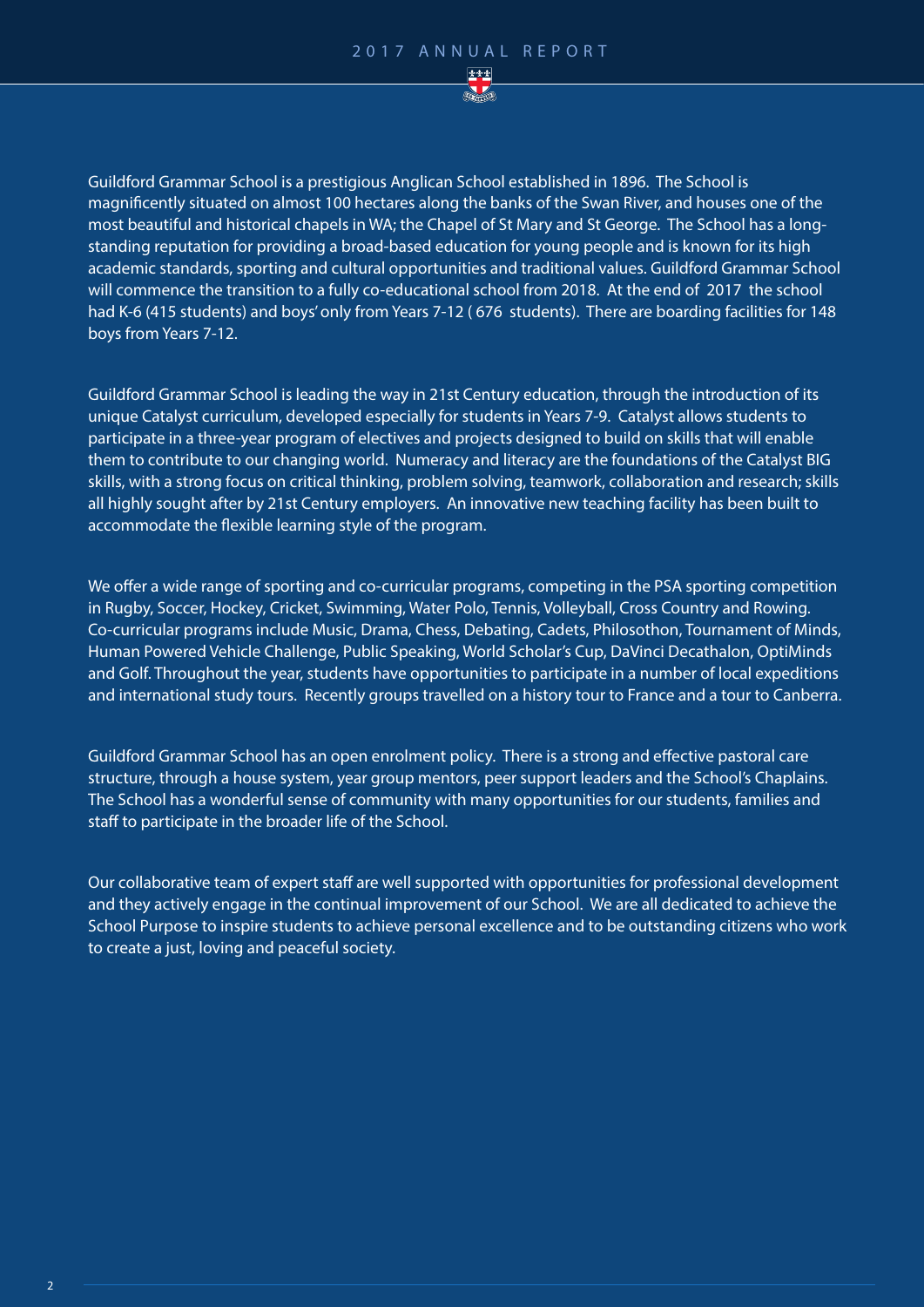

### Headmaster's Report

There is something very special about working in a School, the energy and dynamic of the students, the possibility of what they will achieve in the years ahead, their openness and optimism, the joy expressed in the activities shared, the emotion expressed at our Year 12 Valedictory Chapel service as we farewell the students with confidence and faith that they will make their mark.

Deep in the roots of the vocation of education lies the hope that we can support the next generation of our children to know who they are, know what their strengths are, to know what values drive them and to go beyond our gates to make a positive difference in the world.

The constant 24-hour negative media cycle can certainly lead to despair, fear, confusion and individualism as we are reminded of the atrocities that people commit across our globe. Our School Purpose calls our community to turn away from this fear, to do the opposite and value justice, peace and love. This message starts for our students from Day 1 in Kindergarten and must be role modelled throughout. It must be strong and explicit- evident in how we interact, in what we value, in the confidence we inspire, in the belief we have that each individual is valued and can make a difference.

When the Prefect group independently chose 'Valuing Diversity' as the theme for their leadership focus in 2017 it was a statement of 'hope' calling the student body to strive for greater inclusion, openness and awareness of the broad diversity of talents and gifts of the students in the School.

The Preparatory School themes of 'Growth' and 'Kindness' have strongly called all the students to reflect on their interactions with others and to value all in the community.

The extension of co-education into the Senior School from the start of 2018



will for the first time enable all our students to complete their education at the School. With each individual being able to experience all that the School has to offer and all benefiting from the increased diversity of the student body.

The change is purpose driven, it is one inspired by hope, it is future focused and looks ahead with confidence to the School community being enriched by the dynamic of all our students, male and female, naturally learning and growing together.

The words of Carey Baptist Grammar School (VIC) Headmaster Gerard Cramer in 1977 still ring true today: "The point I wish to emphasise is that the change to co-education is designed to make the school a better place for both girls and boys. There has been a regrettable male chauvinistic tendency for some people to say that co-education is a good thing because it is so good for the boys (civilising them, giving them gentler habits) as if the effect on the girls is of minor importance. This is, of course, an indefensible attitude. At Carey, girls and boys will be treated equally; indeed, this in itself is one of the main objects of co-education."

 As our girls and boys move to having the opportunity to complete their schooling together they will do so in an environment that reflects the

real world, in which women and men collaborate, lead and succeed as equals. Our desire is for all of our students to be free of the perception that gender is a determinant of ability.

Our World Scholars Cup teams once again performed at an exceptional level in the Australian competition, in Athens and at the Tournament of Champions at Yale University, with the team comprising Emerson Varris, Ashton Reid and Zachary Matthews finishing in 2nd place in the World in the senior category, an exceptional result.

The number of students achieving High Distinctions in the Australian Mathematics Competition and National Chemistry competitions significantly increased, with Jonathan Rose achieving in the top 1% in both.

The Boodjar Bidi dance group and the String Ensemble performed the piece Kolbang Djin Djin alongside WASO musicians, in front of the Prime Minister and other very distinguished guests from Australia and Germany, at the Asia Pacific Regional Conference Gala Dinner.

At our Remembrance Day Requiem Eucharist, we were privileged to have a choral setting specially written for the Service by Mr Gething, and then sung by the School's Chapel Choir consisting of students from both the Senior School and Preparatory School, male and female, and a number who will be coming to our school next year.

Harry Weston was awarded the Top Scholarship Prize valued at \$90,000 at the Bond University Film and Television Awards evening as well as the awards for Best Director and Best Sound,

Tijirdm McGuire was chosen to play a lead role in the mini-series 'Grace Beside Me' which will be aired on SBS next year, and Ryan Buckridge has been offered a role in the WA Opera production La Bohemei, playing in February 2018.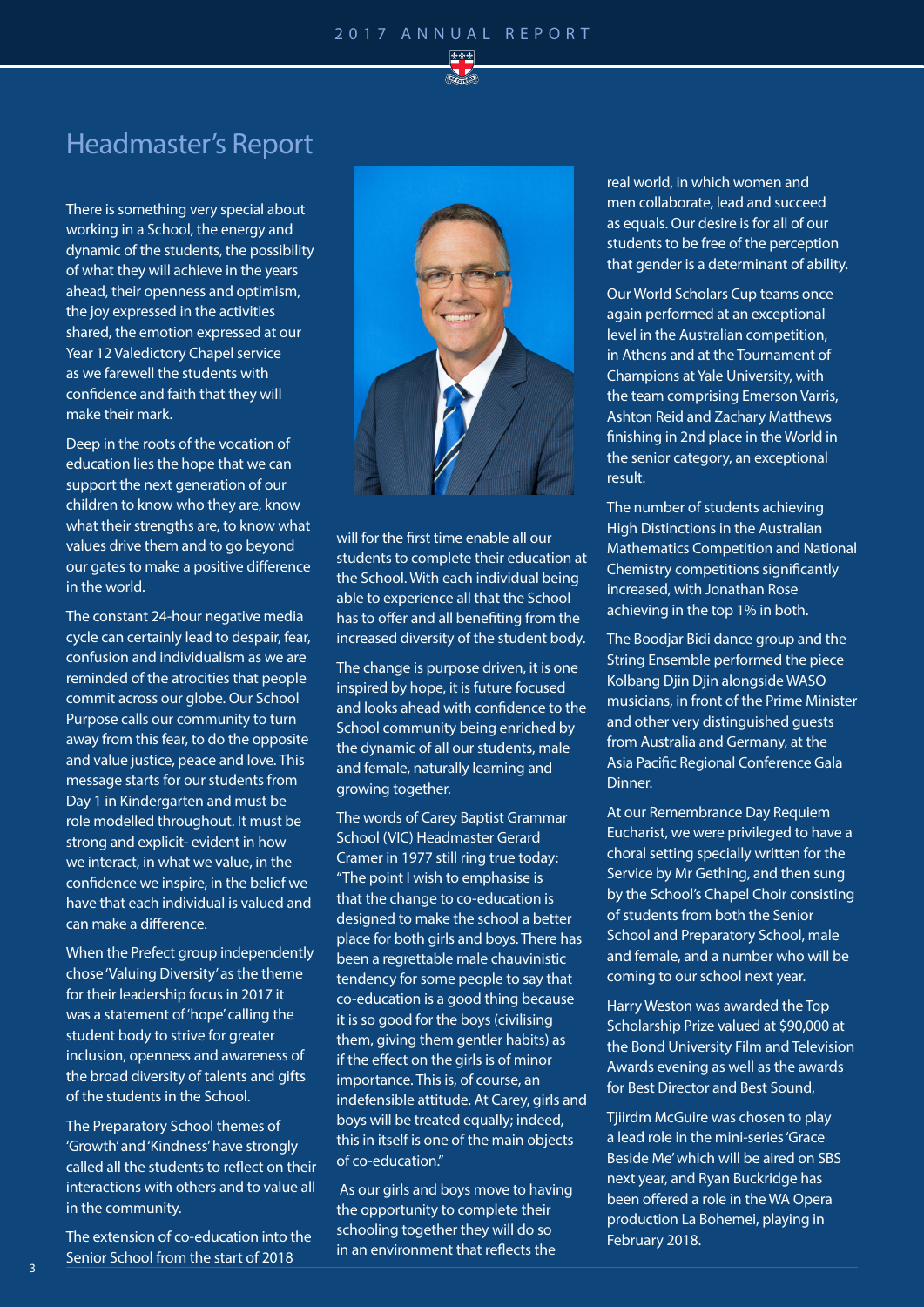

The Symphony on Swan concert held in the majestic setting at the front of Woodbridge was a most memorable evening. G-Jazz, G-Funk and the Rock Symphony Orchestra performed with professional musicians Courtney Murphy and Kirste Oates in front of over 700 people.

In a memorable performance the 1st VIII Rowing crew won the Head of the River for the first time in 24 years and the PSA Golf Team won the PC Anderson trophy for the fourth time since 2011.

Rourke Turton won a silver medal representing Australia as part of the Oceania Youth Team at the Commonwealth & Oceania Weightlifting Championships,

Harrison Hobson was selected in the Australian Men's Gridiron team and Dylan Bennetts competed at the World BMX championships,

Hamish Warden was once again selected in the Australian Schoolboys' Basketball team and has been awarded a full athletic scholarship to Notre Dame College in the USA,

Connor Disselkoen was awarded Young Entrepreneur of the Year at the Kalamunda Chamber of Commerce Awards.

Toby Digney was selected for the prestigious Fogarty Scholarship to attend UWA and Blake Weller was offered WAYJO and WAAPA scholarships.

These achievements don't just happen and I pay credit to our incredibly dedicated and professional team of staff who work with passion and commitment. I thank all of you for creating such a positive and dynamic School culture and in particular this year, for embracing change with optimism and enthusiasm.

We also farewelled our Bursar Mr Kent Peters who has been appointed as the Director of Business at Canberra Grammar School. Kent has given his heart and soul into serving the School and his personal support and encouragement has been unwavering.

Our School Council ensures that Fellows have a diverse range of backgrounds and experience which significantly adds to the quality of governance in the School. We are blessed to have such an outstanding group of people serve the School, in this essential role.

During this period of change the School has received incredible support from the Parents' and Friends' Society,

Old Guildfordians Association and Foundation and I thank all members of these groups for their passion and commitment to our community.

The 2017 Prefect group led the School with distinction and I thank Captain of School Dane Begovich, Vice-Captain of School Lawson Pensini and Captain of Boarding Reuben Williams for their fine example and dedicated service. You leave the School in good spirit and good heart.

As I reflect on the year and our shared experiences I am full of hope for what lies ahead. We are part of a school community that genuinely cares about our Anglican Ethos and our collective purpose, we look to a future that embraces our diversity and the strength that will flow, we are inspired by the new possibilities, not afraid of the challenges and at all times ever mindful of our shared responsibility to 'Go Forward' confidently.

Mr Stephen Webber **HEADMASTER** 

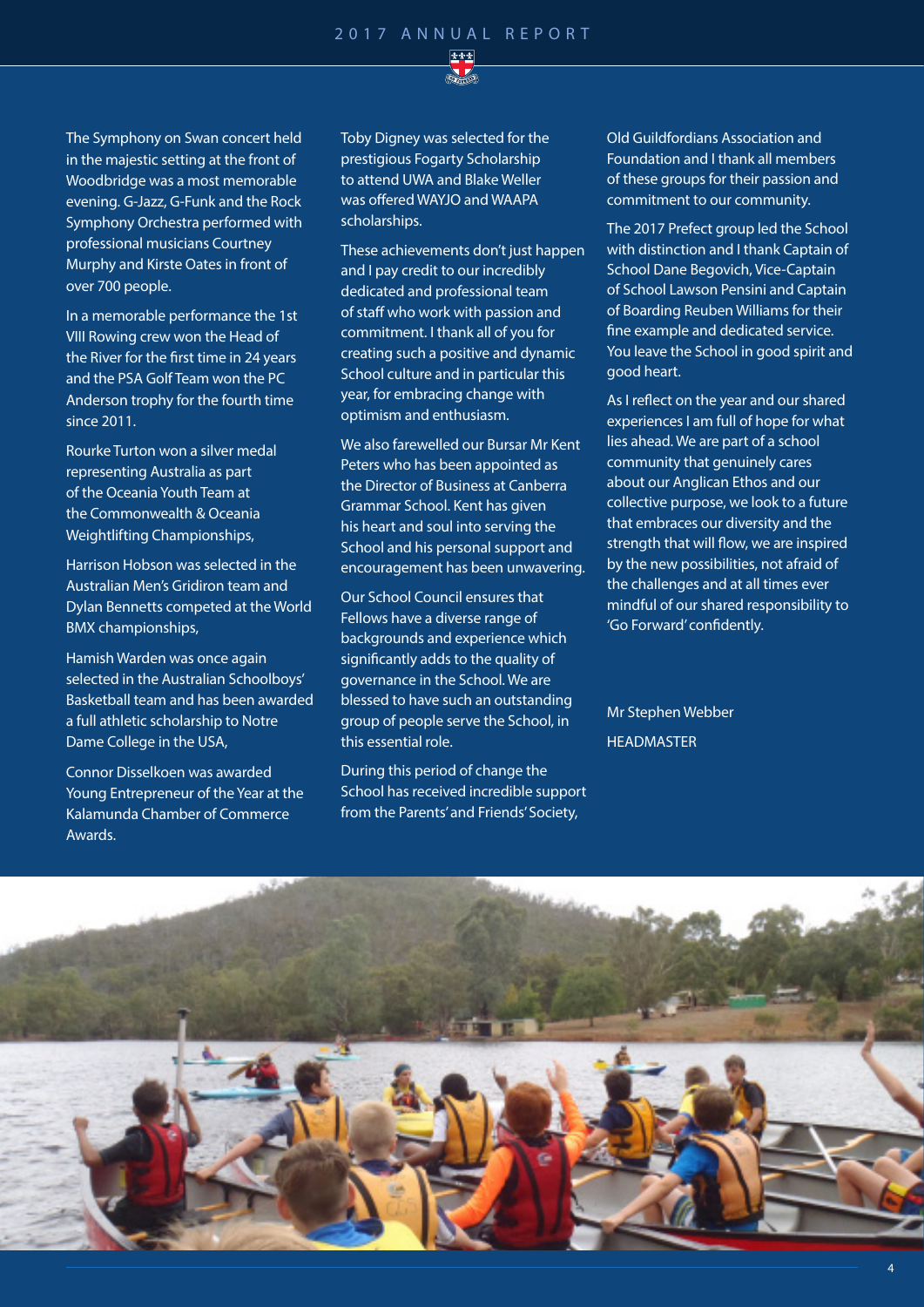

## School performance indicators

#### Workforce distribution

Guildford Grammar School has one staff member that identifies as being Aboriginal/Torres Strait Islander.

| Workplace profile and distribution by gender            |                |                          |  |  |  |  |
|---------------------------------------------------------|----------------|--------------------------|--|--|--|--|
| Category                                                | female         | male                     |  |  |  |  |
| Headmaster                                              |                | 1                        |  |  |  |  |
| <b>Head of School</b>                                   |                | $\overline{2}$           |  |  |  |  |
| Deputy Heads of School                                  |                | $\overline{\phantom{0}}$ |  |  |  |  |
| <b>Heads of Faculty</b>                                 | $\overline{4}$ | 6                        |  |  |  |  |
| <b>Heads of House</b>                                   | $\overline{2}$ | 6                        |  |  |  |  |
| <b>Heads of Halls of Residence</b>                      |                | $\overline{2}$           |  |  |  |  |
| <b>Senior Managers</b>                                  | 3              | $\overline{3}$           |  |  |  |  |
| <b>Senior Teachers</b>                                  | $\overline{2}$ | $\overline{2}$           |  |  |  |  |
| <b>Teachers</b>                                         | 50             | 36                       |  |  |  |  |
| <b>Education Assistants</b>                             | 19             | $\overline{2}$           |  |  |  |  |
| Peripatetic Music Teachers                              | $\overline{7}$ | 12                       |  |  |  |  |
| <b>Health Professionals</b>                             | $\overline{7}$ | $\Omega$                 |  |  |  |  |
| <b>Other Managers/Administrators</b>                    | 10             | 10                       |  |  |  |  |
| Administrative, Maintenance and Support<br><b>Staff</b> | 54             | 34                       |  |  |  |  |



#### Staff qualifications – Senior School

The School Council Fellows of the Council Mr M M Wells LLB BComm (Chair) Dr B P Kean MB BS D(Obst) RCOG FAPHM RACP (Vice Chair) Mr M J Hillgrove (Treasurer) Ms J A Handz BJuris LLB MAICD Mr B Adams NDip HRM Mrs S C Boyle AssocDeg OT Mr P McLachlan Mr A Sharp MBA BLArch AFAIM AAILA RLA Mr R B Lester BEc FFin GAICD The Rev Dr G J Seach BA Hons DipEdBD Hons AdvDip Min PhD Dr J Howell PhD MEd MEd TESOL GradCertEd Mngt BArts BEd Ms C Langmead BA GradDip ProjMgt MAICD Mr S Johnstone BBus MLM

Honorary Fellows Mr A R Peterkin BA BEM Mr R A Cameron The Hon Mr J L C Wickham LLB QC Hon D Mr J D Clarkson FASA AHA MRSH Dr H Campbell Pope MBBS JP Mr K I Brine FAIB OAM Mr J L Longson Mr P J Dempster Mr R L Day FCPA FCIS Prof The Hon Justice D K Malcolm AC QC KCSJ Mr A R Terry FCA Mr D F Way FRAIA ARIBA Dr G M Fitzpatrick PhD BE MBA FAICD FAIM Mrs H M Yeates BA Hons GAICD, FACEL WA Hon

#### The Senior School Senior Administration

Headmaster: Mr S Webber BSc GradDipEd MEd MACE Bursar and Secretary to the Council: Mr K A Peters MBA HRM ACA GradDip Mgt NZ Dip Bus Dip MI MAICD AFAIM CAHRI AAIPM CSA Cert Head of Senior School: Mr B J Evans BCom GradDipEd Assistant Head of Senior School: Mr P B Benzie MA BEd AssIndArts Director of Teaching & Learning: Dr J Harris BSc Hons MEd PGCE PhD Director of Catalyst: Mr G F Lawson BPHE DipEd GradDip HRM

#### Chaplaincy

Rev'd Canon Dr P Raymont BA BEdStud MEd PhD MACE MAPHA FRSA Rev'd T B Moss BAppSc BD DipEd

#### Academic Staff

- Mr I Adcock BA Hons Bus Studs PGCE
- Ms L S Allen BA Psych DipEd
- Mr P R Ashby DipT BEd GradDipAppSc Dip Bus
- Mr A C Bacon BSc Hons PGradCertE Ms S Bannister BEd BAMassComm
- Ms S Barnes BSc Hons MSc PGC PGCF
- 
- Miss E F Brown GradDipEd BAMassComm Cert 1V Marketing Management DipHuman Resources
- Mrs N Carter BEd
- Mrs D J Chamberlain BA Hons PGCE
- Mr J Cheah BA DipEd
- Mr A J Creuzot BA GradDipEd
- Mr S A Davy BEd
- Miss M H Delfos BSc BEd Mr M P Dell BSc Hons GradCertEd
- Mr A A Derums M VisArts GradDipEd BFA
- Mrs J S Diamond BEd Drama & Dance
- Mr H Dobson BA Hons GradDipEd
- Mr C B Dymock BA BEd
- Mr Q R Edmonds BA ADPA GradDipEd
- Mr C D Embry BCreatA BEd
- Mr B J Evans BCom GradDipEd
- Mr D J Fawcett BSc Hons MA PGCE
- Mrs L N Felstead BEd BCArts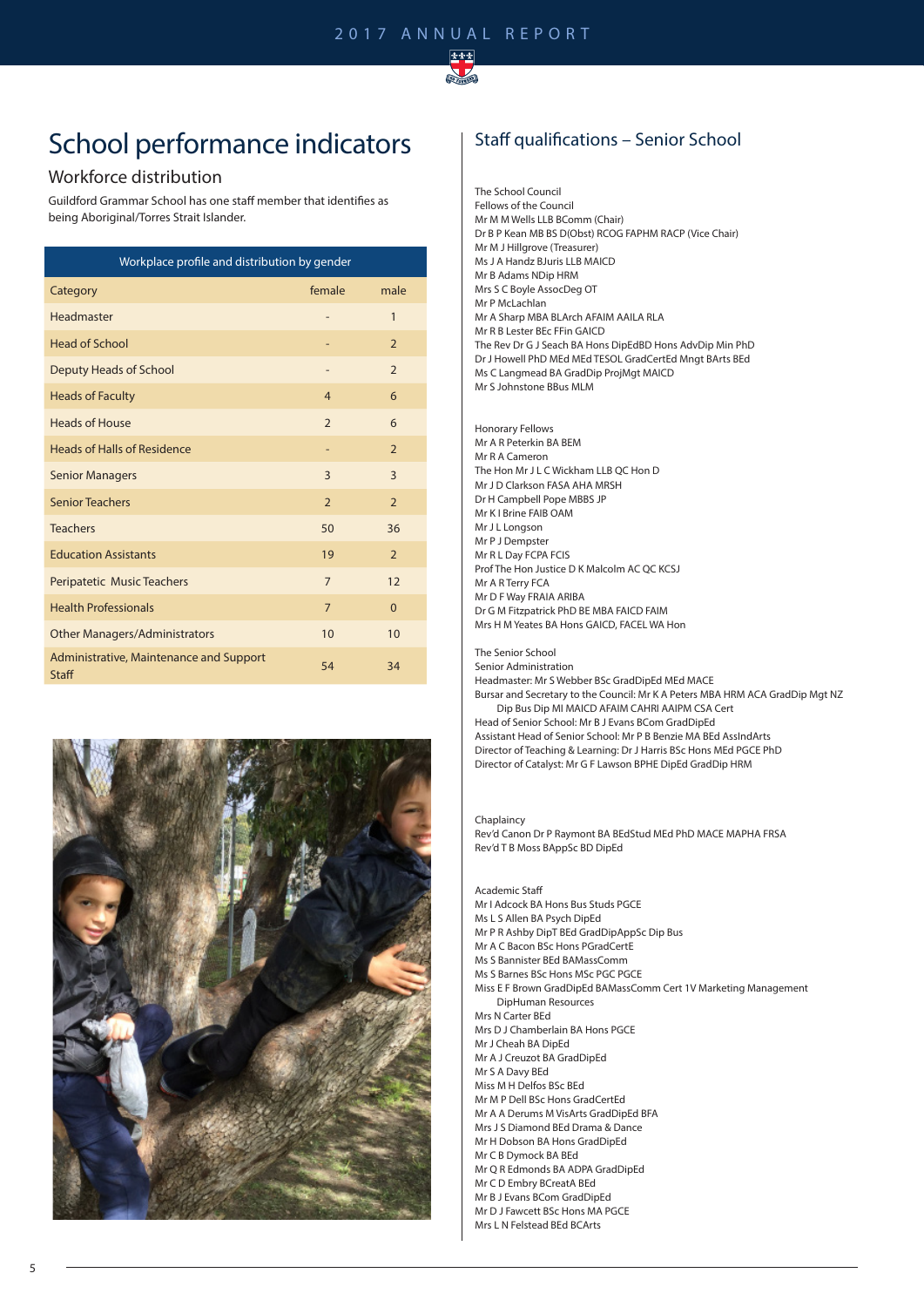$\sum_{i=1}^n$ 

Mr L N Fernandes BPhysEd DipT Mr J A Field BA PGCE Mrs S Forward BA GradDipEd MA (Theology) Cert 4 Community Services Mr G R Foster GradDipEd BAppSc HTCert Mr I P Frame BPhysEd DipT HC Mr D R Gething MA BMus GradDipEd Mr J J Giles BSc Hons GradDipEd MExcerSc Mrs E J Goforth BA Hons GradDipEd Miss M P Gordon BSc PGrad Dietics GradDipEd Ms B I Gratte DipT GradCertCareerDev, Tertiary & Adult Education GradDipCareer Dev Miss G P Haddleton BSc GradDipEd Miss A S Hall BSc PGradCertEd Mr R Heyes BSc Hons PGCE Mrs J V Hildebrand Bed Miss O Hope BA BEd Mrs M Humphreys DipAppLing Dr B J Hunt PhD BSc Hons GradDipEd Mr K M Hurley BA GradDipEd Dr G Jamieson BSc Hons GradDipEd DPsych Mr L S Jones BA Mr K L Komonthouros BSc GradDipEd Mr D R Lampard BSc GradDipEd Ms J K Landy BAEd Ms J J Leah BSc GradDipEd MEd Mr S Lumbus BAAppSc GradDipEd Mrs S Macdonald BSc GradDipEd Ms U O Macdougall-Hull BAEd MEd Mr R J Manson DipT BEd PGradDipAppSc MEdAdmin Ms H Mao BA Hons BEd MA Mrs L S McGuire BCom DipEd Mr B M Minchin BCom BEd Ms L T Morien GradDipEd BArch Hons BEnvDesign Mr C A Naylor BSc PGradHDE Mr B A Nilsson BA GradDipEd Mrs R E Notte BA BEd Mr P D Orriss BAEd DipT Ms J D Patriquin MCouns BEd BScHKIN Ms A Peachment BMusT GradDipCultHerit Mr J O Perrin BA Hons PGradCertEd Ms F L Perring MBA BScHons GradDipEd Mr M J Pervan BMus Hons Mr N G Phillips BSc DipEd Ms M Pritchard AssDipAppSc GradCertInfoServ Mr M C Prosser BBus GradDipEd Mrs C Puddicombe BA DipEd MEd Ms C I Reed BA DinT Mrs A J Roberts BSc GradDipEd Mr T Roost BBus GradDip Ed Miss A L Rosario BCom GradDipEd Ms J H Rumble BA BEd Mr S Styles DipEd DipMus Mr G Swan BA BEd Mr M K Tolomei BAEd DipElectrotec Mr J J Tooby ARCM Mrs L E Truscott BEd Hons Mr G D Valentine BSc BEd Mr M Weston DipT BEd Mr M T Weston BA GradDipEd MEd Mr A S Wildman BA Hons Grad DipEd AIFA MBII Mr G Williams Mr T P Wilson BEd THE PREPARATORY SCHOOL Administration

Head of the Preparatory School: Mr C E Wight BA MEd Deputy Head of the Preparatory School: Mr R H Budler PTD HDE MEd Director of Pedagogy: Ms J Wilmot MEd BEd PTD MACE MACEL AFAIM

Academic Staff Mrs S F Anderson BEd DipT Dr J Baayens BPsych DipEd MEdPsych DEdPsych Miss K Bernic BA BEd Mrs L M Budler PTD HDE Miss S Coker BA Ms B E Cooper DipT Mr S M Day BEd Mrs E R de Jong BEd ECS

Miss N E Doven BEd Mrs F M Edney BEd Mrs L M Elliott BA Fine Arts & Photography BAEd Visual Art & FTV & NM Mrs V J Fuller BEd DipT Mrs L T Gass High DipEd PGradDipRem Ed Mrs D Graber BA BEd Mr D Griffiths BSc GradDipEd Mrs J L Griffiths HighDipEd Mrs D G Harris BA Miss C E Hemelaar BEd BA Med GradDipEarly Childhood GradDipSpecial Needs Mrs K E Hewett BA Miss A Hurley BA Hons PGCE Mrs S E Judges BA Comm GradDipEd PGradEarlyChildSt Ms A E Liggett BEd Mr D M Macdonald BSc DipEd MHist Mrs J E MacLachlan DipT Bed Miss F Marsh BEd Early ChlhdSt Mrs S Milhinch BEd Miss C Nichols Mrs C Ray DipT QTS Mrs M A Roberts BEd DipT Dr A G Saxby PhD BMusEd Hons Mrs K J Stevens BMus BA DipT Mr D G Taylor BA GradDipEd Ms B J Tracey BEd GradCertEd Mrs T R Teuchert BEd DipT Mrs T Tupling BEd Mrs J R Utley DipT BEd Miss B A Vance BEd Mrs C J Wall BEd Mrs J M Weston DipT BEd Ancillary Staff Mr H D Ackerman (Director of Coaching) Mrs S Adams (Receptionist) Miss C Alfirevich (Administration Assistant) Ms J M Allen (Senior School Library Assistant) Mrs M Anderson (Catering) Mr T Allen (Maintenance) Mrs L M Barnett (Finance Manager) Mr A Beck (Indigenous Program Coordinator) Mrs L Bella (Education Assistant) Mrs M J Berrington BA PGCE (Out of School Care Coordinator) Mrs A N Boehm (Admin Officer Music & Arts) Mr P A Cairns (Theatre Arts Technician) Ms A L Carpenter (Out of School Care) Mr D M Castaldini (Design & Technology Technician) Mrs D G Chandler (Housekeeping) Ms C-L Chen (Preparatory School Library Assistant) Mr D S Cobby (Groundsman) Mrs R F Coldbeck (Senior School Canteen Manager) Miss S J Colquhoun (Administration Assistant) Mr N Cook Dip OHS Cert 4 DipProject Mgr Reg Builder (Maintenance Manager) Mr T Cook (GAP) Mrs J Cornelli (Kitchen Hand) Mr G W Cotton (Maintenance) Mr J Credaro (Education Assistant) Mrs C R Cronje (Education Assistant) Miss M Daniele (Bursar's Secretary) Mrs M A Daniele (Housekeeping) Mrs J Dawson (Catering) Mr A de Freitas (Maintenance) Mrs J L de Freitas (Administrative Assistant) Mr D de Hoog (Transport Manager) Mrs L Dimond-Sutherland (Preparatory School Tuckshop Manager) Mr S Dixon (Chef) Mr R M Doheny BDesign DipEd (Education Assistant) Miss A M Donkin (Recreation Officer) Mr L J Donoghue (Crosswalk Attendant)

Mrs S Eadon Cert111 Ed Support Special Needs Cert IV (Education Assistant)

Mr A S Elkington BPHE GradDipEd (Health & Physical ED Technician)

Mr G J Evans (Maintenance)

Mrs C J Filippi (Preparatory School Library Assistant)

Mr M A Finlay (Groundsman)

Ms J Finnie BA Hons PGradCertEd MEd PGradDipCoaching (Director of Girls Sport)

Ms D Fontaine (Out of School Care)

Mrs C A Forster (Catering)

Mr R G Fraser (Boat Shed Manager)

Mr G E Foster BSc GradDipEd THC (Laboratory Assistant)

Ms K C Frick Cert III Education Assistant Cert IV Special Needs Education assistant Dip Community Services (Education Assistant)

Ms J M Gerrans (Administrative Assistant)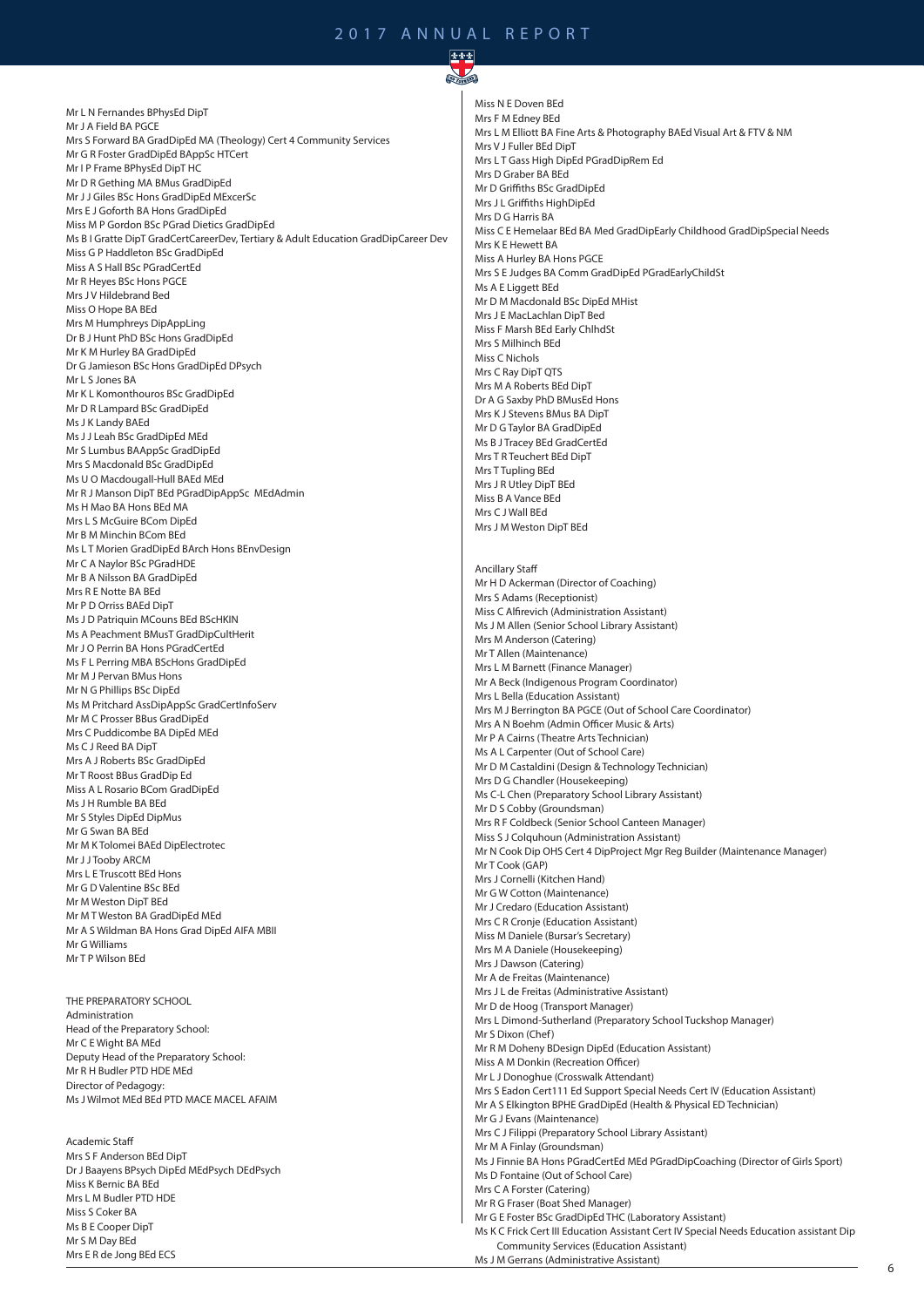Mr J Goncalves (Maintenance) Mr G L Goodwin BBusAG BSc (Transport Services Manager/ School Caretaker) Ms T Goodwin (Bus Driver) Mr D G Griffiths (Preparatory School Sportsmaster) Ms A Gulati (Payroll Officer) Mrs K C Hadlow TA Cert AC (Education Assistant) Ms A J Harvey (Executive Assistant to Headmaster) Mrs T J Harvey (Out of School Care) Mr T J Heal (Groundsman) Ms A Helm (Out of School Care) Mrs C Hughes Cert III Ed Support, Cert IV Training & Assessing, Cert IV Education Assistant Special Needs (Education Assistant) Mr I W Hughes (Painter) Mr T Hunter (Workplace Learning Supervisor) Mrs A D Johnson (Head of Preparatory School PA) Ms K Johnson Cert IV (Education Assistant Special Needs Program) Mrs C L Jones (Canteen) Miss V Kent Dip of Lib & Info Services (Senior School Library Technician) Mr J P Kingston (Caretaker Stronghills) Mrs U D Krautmann (Housekeeping) Mrs T L Laurito DipBus (Registrar) Mrs L-A Ledward (Education Assistant) Mr U O Lehne (Outdoor Ed Assistant) Mrs L F Liddiard DipBus (Deputy Headmaster's Executive Assistant) Mrs H J Lim (Education Assistant) Mr J C Lintern (Maintenance) Ms M Lintern (Administration Finance) Mr R D Longson (Director of Community Relations) Miss G L Lopez (HR Officer) Mr A J Lovrich (Director of Rowing) Mrs S D Macaulay (Education Assistant) Mrs G MacDonald AssocDegGenStud AssocDip Mgt Diploma in Digital Marketing (Marketing & Public Relations Manager/ Webmaster) Mrs C A Mangan (Chef) Mrs S J Manolini (Education Assistant) Mr P S Marshall (Hockey Grounds) Mrs K J McCaughey (Laboratory Technician) Ms M S McCracken (Personal Assistant to Head of Senior School) Dip Couns Miss N McNamee (Acting Executive Assistant to Headmaster) Mrs J V McRoberts DipBus (Compliance Project Manager) Miss K Neretlis (Out of School Care) Mrs C Nisbet (Clothing Shop) Mrs M D H Noble (Senior Payroll Officer) Mrs E Officer (Education Assistant) Mr N Ochi (Playleader, Out of School Care) Mrs T L O'Neil (Finance Accounts Payable Officer) Mr D R Pandeea (Housekeeping) Mrs T M Partington (Education Assistant) Mrs J Pedley (Swimming Pool Manager) Ms L D Perdrix (Printery) Mrs H J Pinelli (Preparatory School Administration Assistant) Mrs G Radley (Education Assistant) Mr S R Ransley (Maintenance Assistant) Miss A L Renzullo (Housekeeping) Mrs H M Rickard (Canteen Assistant) Mrs R L Rickards BCom BSc (Human Resources Assistant) Mrs T M Roki (Financial Services Manager, Events & Functions Co-ordinator) Mr M Salter (Maintenance) Mr S J Salter (Groundsman) Mrs G L Smith (Enrolments Assistant) Mr S Smith (Catering) Mr C Stuart (Grounds) Mrs T Swan (Education Assistant) Mrs K Teo BPsych MBus (Director of Human Resources) Mrs K F Timms Cert IV Bus Cert IV OHS (Preparatory School Administration Assistant) Mr B Tongue (Head Swimming Coach) Mr G F Torley (Chef) Miss K L Trimble AssDegSc LibTech (Library Technician) Mrs A J Tucker (Clothing Shop Manager) Miss E J Tuckwell (Education Assistant) Mrs M Tullio (Housekeeping) Mrs R Vagg (Cleaning Manager) Mr D J Walkington DipHort (Grounds Manager) Mrs R Waller (Archivist)

Mr M T Warden BA PGCE (School Marshal) Mr A P Warren (Chef) Mr J L Wholey (Assistant Grounds Manager) Mr D S Williams BBus (Mkt & Tsm Mgt) AdvDipProjMgmt Cert IV OHS F Edplus (Executive Director, The Old Guildfordians Association) Mrs A-M Wytkin DipEdAssist (Education Assistant) Mr D R York (Property Manager) House Mothers Sir Francis Burt Senior Hall of Residence: Mrs L Campbell Mrs J de Freitas Malcolm Junior Hall of Residence: Mrs C Hughes Peripatetic Music Teachers Mr M J Alderson (Voice)<br>Mrs C A Browning (Piano) Mrs C A Browning Mr M R Crisp (Drums)<br>
Mr S Cutri (Guitar) Mr S Cutri (Guitar)<br>
Mr I D Edwards (Guitar) Mr J D Edwards Mr P Evans (Drums) Mrs J Holdsworth (Flute) Mrs E Lawrence (Violin) Mrs A Madden Clarinet)<br>
Mr D Martinus (Jazz Piano) **Mr D Martinus** Ms B Newell (Piano) Mrs J Nicholls (Violin) Mrs I Otto-Johansen (Voice) Mr R Pisano (Double Bass/Guitar) Mr T Pollio (Piano) Ms H Potts (Accompanist) Mr P Reale (Guitar) Mrs M A Roberts (Piano) Mr B Swope (Saxophone) Mrs W A Tait (French Horn) Mr J Tooby (Cello) Mr R Whittle (Percussion/Drums)

Medical Officer Dr D Prendergast BSc MB BS

Medical Centre Nurse Manager V J Bellinge RN RM Nurse C J Day RN Nurse A Edwards RN Nurse C Ogden RN

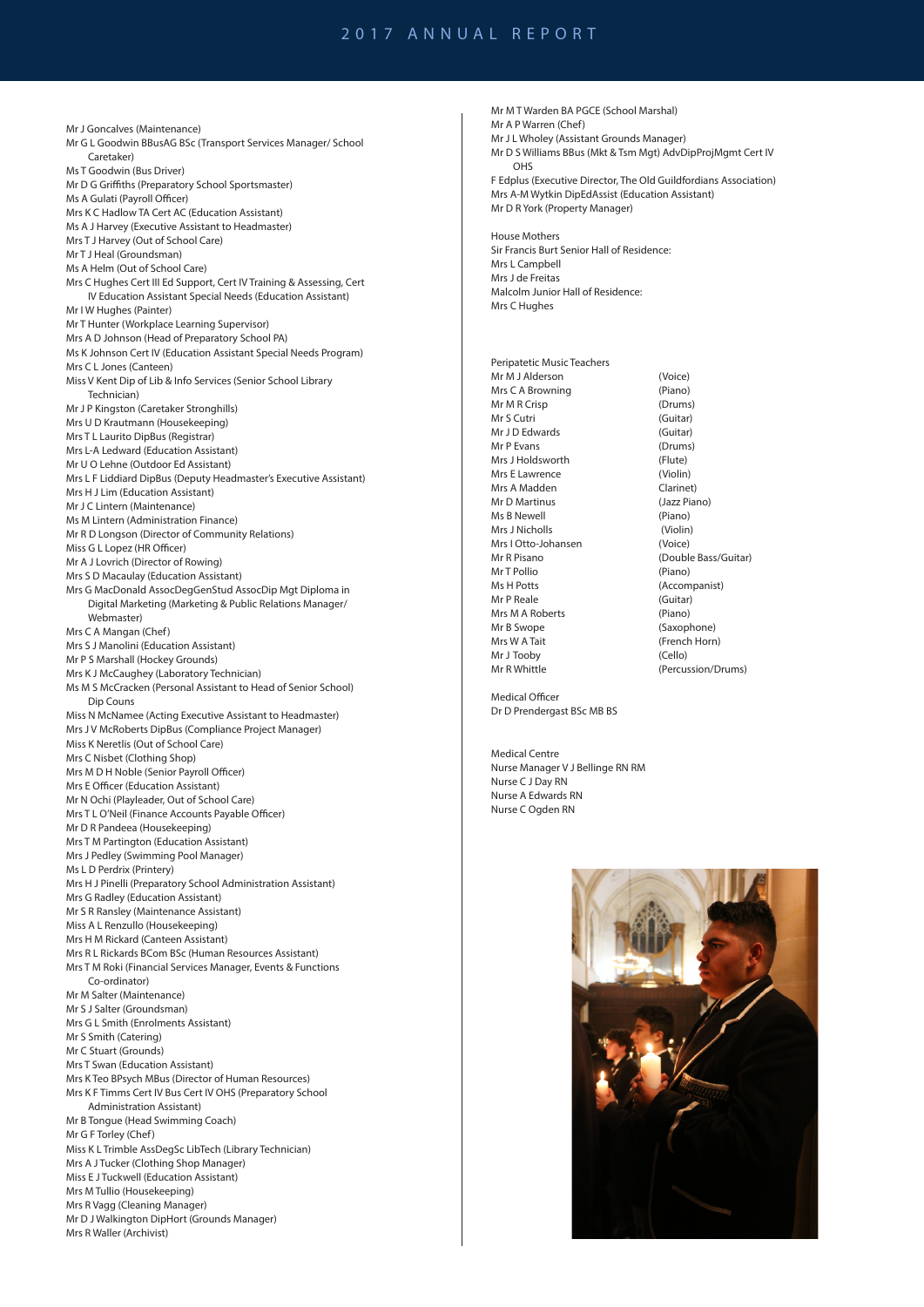

#### NAPLAN 2017

| Mean Performance for Guildford Grammar School, State, National |     |              |                 |  |  |
|----------------------------------------------------------------|-----|--------------|-----------------|--|--|
| Reading                                                        | GGS | <b>State</b> | <b>National</b> |  |  |
| Year <sub>3</sub>                                              | 445 | 420          | 431             |  |  |
| Year 5                                                         | 533 | 498          | 506             |  |  |
| Year 7                                                         | 581 | 538          | 545             |  |  |
| Year 9                                                         | 628 | 582          | 581             |  |  |
| Writing                                                        | GGS | <b>State</b> | <b>National</b> |  |  |
| Year <sub>3</sub>                                              | 420 | 409          | 414             |  |  |
| Year 5                                                         | 493 | 468          | 473             |  |  |
| Year 7                                                         | 533 | 508          | 513             |  |  |
| Year 9                                                         | 594 | 555          | 552             |  |  |
| <b>Grammar and Punctuation</b>                                 | GGS | <b>State</b> | <b>National</b> |  |  |
| Year <sub>3</sub>                                              | 439 | 428          | 439             |  |  |
| Year 5                                                         | 517 | 492          | 499             |  |  |
| Year 7                                                         | 573 | 537          | 542             |  |  |
| Year 9                                                         | 600 | 571          | 574             |  |  |
| Spelling                                                       | GGS | <b>State</b> | <b>National</b> |  |  |
| Year <sub>3</sub>                                              | 397 | 408          | 416             |  |  |
| Year 5                                                         | 516 | 498          | 501             |  |  |
| Year 7                                                         | 565 | 547          | 550             |  |  |
| Year 9                                                         | 595 | 584          | 581             |  |  |
| <b>Numeracy</b>                                                | GGS | <b>State</b> | <b>National</b> |  |  |
| Year <sub>3</sub>                                              | 435 | 402          | 409             |  |  |
| Year 5                                                         | 519 | 488          | 494             |  |  |
| Year 7                                                         | 590 | 551          | 554             |  |  |
| Year 9                                                         | 635 | 595          | 592             |  |  |

#### Year 12 Leavers Destinations

High academic achievement is a feature of our results, with 22 students (27% of those sitting four or more ATAR examinations) achieving an ATAR above 90, ranking their results in the top 10% nationally. Six of these students achieved an ATAR of 97.5 or more, placing them in the top 2.5% Australia-wide. These students have the honour of entering Guildford Grammar School's Academic Honour Guild (previously known as the 400 club).

A snapshot of the Class of 2017 reveals:

- 78 % of all Guildford Grammar School Year 12 students achieved an ATAR
- 27 % of ATAR students achieved an ATAR above 90
- A further 24 % of students achieved an ATAR of between 80 and 89.95
- The median ATAR of students applying for University was 83.3 It is very pleasing to note that 56 students out of 84 (67% of Guildford Grammar School students who sat four or more examinations), were placed in the top 20% nationally using the ATAR as the measure.

#### University Entrance

88% of Guildford Grammar School ATAR students who applied were offered a place at the University of Western Australia, Curtin, Murdoch or Edith Cowan in first round University offers.